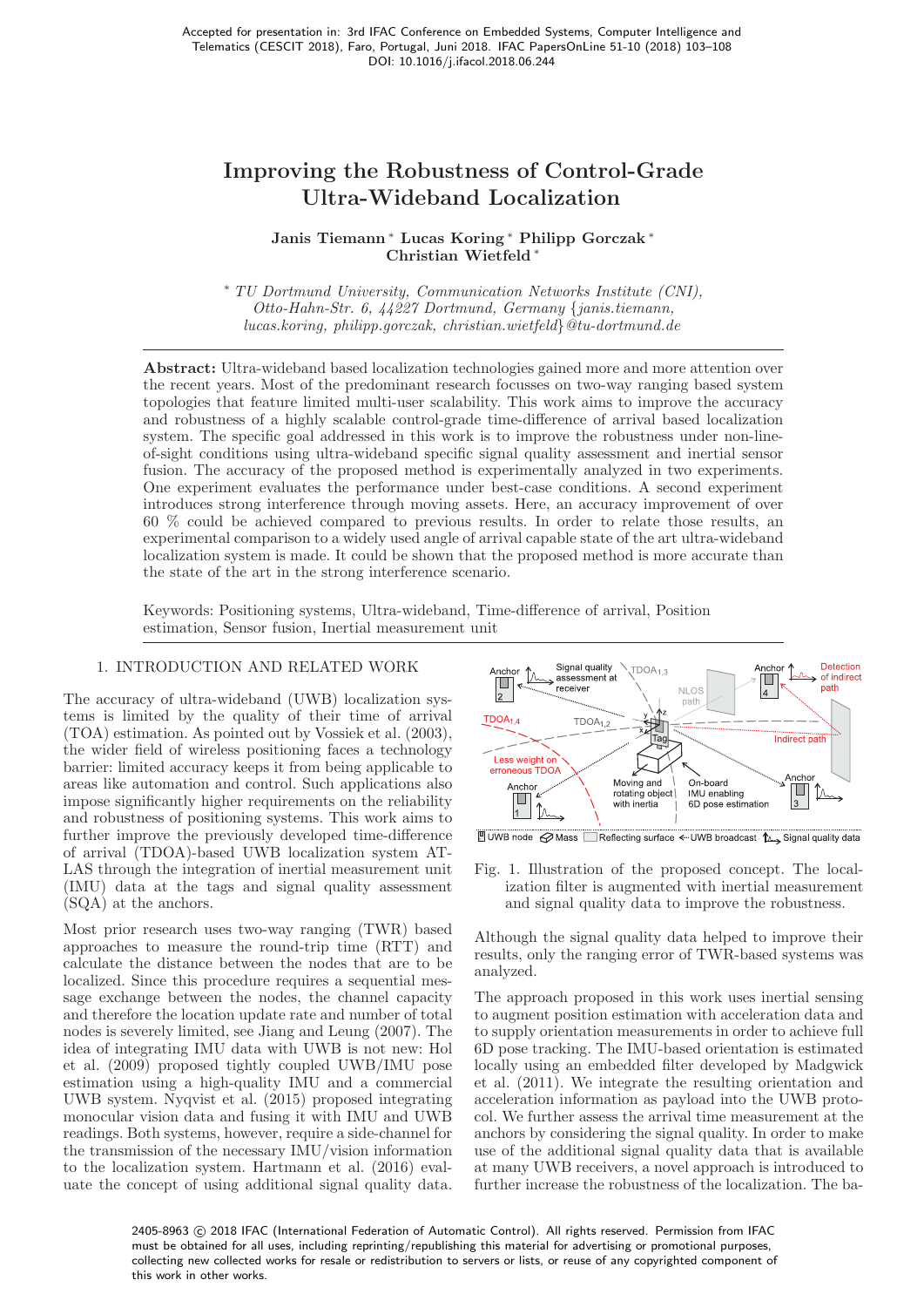sic concept of the proposed approach is depicted in Fig. 1. Integration of SQA into a TDOA-based topology with its special requirements has, to the best of our knowledge, not yet been conducted. To show the potential of the proposed approach, this work further compares the results to a state of the art commercial system.

Inspired by the availability of low-cost transceiver systems and the opportunity of developing UWB localization towards control-style applications, a wide set of different topologies emerged, ranging from efficient TWR-based approaches, see Kwak and Chong (2010) to time-difference of arrival (TDOA) solutions, which are most prominent in well established commercial systems, see McElroy et al. (2014). Previously, Tiemann et al. (2016) could already show the potential of the localization topology proposed in this work in a robot-specific competition conducted by Potorti et al. (2017). The capability for control-grade applications in ideal environments for UAV-based applications could be shown by Tiemann and Wietfeld (2017). In addition to the traditional evaluation through published experiments, competitions provide a comparable basis in challenging environments, see Lymberopoulos and Liu (2017).

#### 2. PROPOSED APPROACH

The general system structure is described by Tiemann et al. (2016). Therefore, only the extensions to the extended Kalman filter (EKF) based positioning filter are described in this work.

### 2.1 IMU Data Fusion

To make use of the raw accelerations provided by the IMU in the positioning filter, some scenario-specific preprocessing is needed. This need is due to interfering signals such as motor vibrations of tracked robots. Furthermore, measurement noise should be filtered out as much as possible. A well established filter for these approaches is the Butterworth low pass filter. The group delay of the Butterworth filter is frequency selective and strongly proportional to the filter order. The passband gain stability as well as the slope of the falling edge are order-proportional as well. As a consequence, filter parameterization is always a trade-off between these aspects, which is depending on the tracking scenario.

Information about a tracked objects acceleration is only useful if it is provided with respect to a static frame of reference. Because of that, a last preparative step is necessary, in which pre-filtered accelerations are projected from sensor coordinates to global coordinates. To do so, the orientation of the sensor w.r.t. global coordinates is required. A Madgwick filter running locally on the mobile node is used for orientation estimation, see Madgwick et al. (2011). The onboard IMU is sampled at a high rate which is used to update the Madgwick filter. The UWB localization typically has a lower update rate. In the proposed system, we transmit the orientation data in the form of quaternions within the UWB frames. The acceleration information is low-pass filtered and then averaged over the interval between transmissions. Further processing in the EKF is therefore done using the latest orientation data and filtered acceleration.

The position vector  $s_i = (x, y, z)^T$  is tracked based on a constant velocity model in the previous filter design. This design is expanded to a second-order equation of motion by integrating the pre-processed accelerations  $\hat{a}_i$  at positioning timestep i. To do so, the control vector  $u_i$  and its related control-input model  $B_i$  are formed. Equations (1) and (2) denote the resulting movement model using IMU data over the interval  $T_i$ .

$$
\dot{\boldsymbol{s}}_i = \dot{\boldsymbol{s}}_{i-1} + \hat{\boldsymbol{a}}_i \ T_i \tag{1}
$$

Compared to the previous constant velocity model, the filter is now able to react much faster to any movement changes by considering the measured accelerations in form of a second-order motion model.

$$
s_i = s_{i-1} + \dot{s}_{i-1} T_i + \hat{a}_i \frac{T_i^2}{2}
$$
 (2)

The process noise matrix  $\boldsymbol{Q}_i$  describes uncertainties of the measured and preprocessed accelerations along the different axes, along with additional, application-dependent uncertainties due to unmodeled, higher order, effects of the actual movement.

#### 2.2 Signal Quality Assessment

As previously noted, UWB localization is based on the TOA  $\hat{t}_{n,i}$  of the individual frames at each anchor n. The proposed approach uses a TDOA-based topology with wireless clock synchronization among the anchor nodes. The EKF observation vector  $z_i$  contains range differences, i.e. the difference between a tags distance  $\hat{\rho}_n$  from an individual anchor and its distance to a reference anchor  $\hat{\rho}_1$ . Ranges are based on measured TOAs and the signal propagation speed c.

$$
\mathbf{z}_{i} = \begin{bmatrix} \hat{\rho}_{2,i} - \hat{\rho}_{1,i} \\ \hat{\rho}_{3,i} - \hat{\rho}_{1,i} \\ \vdots \\ \hat{\rho}_{N,i} - \hat{\rho}_{1,i} \end{bmatrix} = c \begin{bmatrix} \hat{t}_{2,i} \\ \hat{t}_{3,i} \\ \vdots \\ \hat{t}_{N,i} \end{bmatrix} - c \begin{bmatrix} \hat{t}_{1,i} \\ \hat{t}_{1,i} \\ \vdots \\ \hat{t}_{1,i} \end{bmatrix}
$$
(3)

The TOA range measurements  $\hat{\rho}$  are commonly modeled as having an error  $\varepsilon_{n,i}$  to the true range  $\rho_{n,i}$  with an independent normal random distribution, assuming that errors at each anchor are uncorrelated, see Patwari et al. (2005). We further assume that TOA measurement errors have zero mean, i.e. the mean range is the actual range, since all clocks in the system are periodically synchronized.

$$
\hat{\rho}_{n,i} = \rho_{n,i} - \varepsilon_{n,i} \qquad \varepsilon_{n,i} \sim \mathcal{N}(0, \sigma_{n,i}^2) \tag{4}
$$

Resulting range difference measurements form a multivariate normal distribution, in which the variance of each element is given by the sum of the contributing range variances (individual anchor and reference anchor),

$$
Var[\hat{\rho}_{n,i} - \hat{\rho}_{1,i}] = \sigma_{n,i}^2 + \sigma_{1,i}^2
$$
 (5)

while the variance of the reference anchor remains as covariance between each pair of range differences.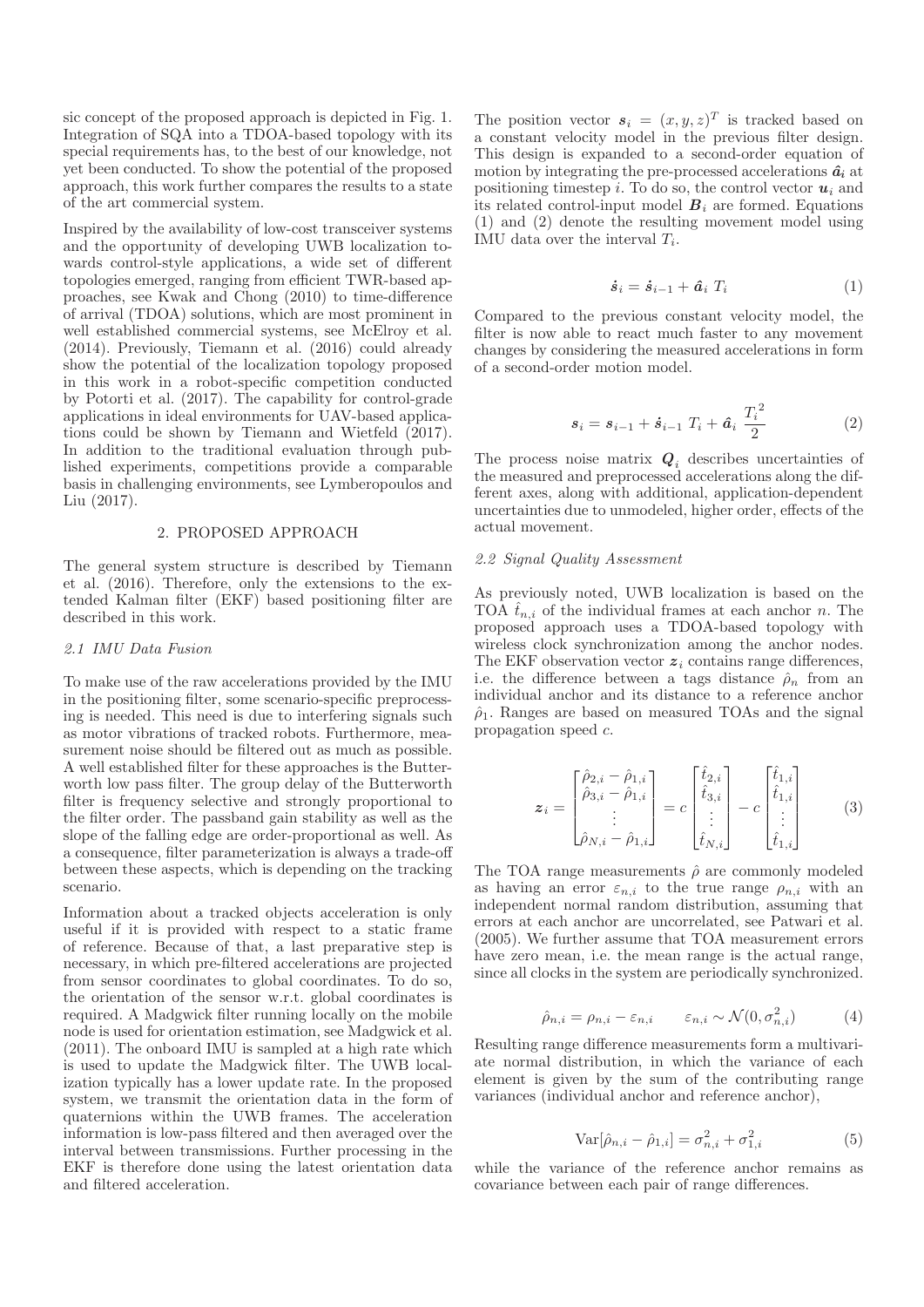$$
Cov[\hat{\rho}_{m,i} - \hat{\rho}_{1,i}, \hat{\rho}_{n,i} - \hat{\rho}_{1,i}] = \sigma_{1,i}^2
$$
 (6)

The structure of the resulting observation noise matrix  $\mathbf{R}_{r,i}$  is shown in (7) for a set of N anchors.

$$
\boldsymbol{R}_{r,i} = \begin{bmatrix} \sigma_{2,i}^2 & & \\ & \sigma_{3,i}^2 & \\ & & \ddots \\ & & & \sigma_{N,i}^2 \end{bmatrix} + \begin{bmatrix} 1 & 1 & \cdots & 1 \\ 1 & 1 & \cdots & 1 \\ \vdots & \vdots & \ddots & \vdots \\ 1 & 1 & \cdots & 1 \end{bmatrix} \sigma_{1,i}^2 \tag{7}
$$

In order to assess the quality of the individual TOA measurements, additional signal quality information from the receiver is used. Here, a novel method is proposed, combining two major indicators. Neirynck et al. (2015) propose the ratio of the cumulated power of the received signal correlated with the corresponding reference pulse versus the first path power. This metric is used as an indication for non-line-of-sight (NLOS) conditions that may imply erroneous TOA measurements. In the following, the NLOS indication value, which is a ratio of powers in the logarithmic scale, will be denoted as  $q$ . The higher  $q$ , the more likely is a NLOS condition and conclusively a higher TOA error. The second metric is proposed by Hartmann et al. (2016) to assess the quality of the measured TOA. Here, the ratio of the measurement noise floor of the leading edge detection against the first path power is evaluated in  $h$ . The higher  $h$ , the better is the signal to noise ratio of the received TOA.

This work proposes incorporating those two indicators into the positioning algorithm to significantly improve robustness. We integrate the signal quality assessment into the measurement noise covariance matrix by forming a weighting quotient. The quotient is calculated for each anchor/TOA and every timestep  $i$ , as exemplary shown by (8).

$$
\sigma_{1,i}^2 \sim \frac{q_{1,i}}{h_{1,i}} \tag{8}
$$

This quotient serves only as a rough indicator of the actual TOA variance. In this context, its main purpose is to create weightings among the TDOAs. On the other hand, some consistency among observation noise matrices needs to be retained. Therefore, a regularization step is introduced as denoted in (9).

$$
\boldsymbol{R}_{i} = \alpha \frac{\boldsymbol{R}_{r,i}}{||\boldsymbol{R}_{r,i}||_{F}} + \begin{bmatrix} 2 & 1 & \cdots & 1 \\ 1 & 2 & \cdots & 1 \\ \vdots & \vdots & \ddots & \vdots \\ 1 & 1 & \cdots & 2 \end{bmatrix} \beta \tag{9}
$$

Here, the TDOA measurement noise matrix is scaled by the inverse of its Frobenius norm and by a parameter  $\alpha$ ,

Table 1. ATLAS UWB Anchor Locations

| anchor $1 \t 2 \t 3 \t 4 \t 5 \t 6 \t 7 \t 8$                                                                                                                                                                                                            |  |  |  |  |
|----------------------------------------------------------------------------------------------------------------------------------------------------------------------------------------------------------------------------------------------------------|--|--|--|--|
| $\begin{tabular}{l cccccc} x $[m]$ & -1.11 & -1.17 & 1.20 & 3.54 & 3.54 & 3.42 & 1.20 & -1.17 \\ y $[m]$ & 0.00 & -3.49 & -3.49 & -3.45 & 0.02 & 3.52 & 3.49 & 3.49 \\ z $[m]$ & 2.05 & 0.29 & 2.43 & 2.55 & 2.08 & 0.28 & 2.16 & 2.17 \\ \end{tabular}$ |  |  |  |  |



Fig. 2. Experimental setup. Note that the tracked object is equipped with a reference UWB tag, a self-developed ATLAS UWB tag and optical ground-truth markers.

before being added to a matrix parameterized by baseline variance β. Here, α determines the overall impact of low signal qualities on measurement confidence. Parameter  $\beta$ represents the range-variance of each tag under perfect signal conditions, capturing further effects such as clock drift between synchronizations. As shown in the following experiments, the aspects introduced in this section lead to much more accurate and robust positioning. The filter reacts to varying channel conditions by prioritizing good quality TDOAs over bad quality TDOAs.

## 3. EXPERIMENTAL EVALUATION

The performance of the proposed approach is evaluated in an experimental setup where an object moving along a fixed track is localized by our system and two existing reference systems. High accuracy measurements are obtained using an Optitrack optical reference system equipped with eight motion capture cameras and passive markers on the tracked object at a rate of 120 Hz. The second system used for reference is a *Ubisense D4* real-time localization system (RTLS). In addition to TDOA, this system estimates local angles of arrival (AoA) through the use of multiple receivers in one anchor. Azimuth and elevation angle of the arriving signal are processed with a mean update rate of 40 Hz. The positions of the AoA-based UWB anchors are denoted in Tab. 2. The positioning improvements detailed in this work are implemented on the ATLAS TDOA-based UWB localization system. It consists of eight anchor nodes placed as listed in Tab. 1. The firmware of the individual nodes was modified to process, filter, transmit and receive the IMU data and additional UWB diagnostic information. Decawave UWB transceivers and an InvenSense MPU-9250 IMU are used in the ATLAS nodes. The overall experimental setup is depicted in Fig. 2. Results are col-

Table 2. Reference System Anchor Locations

| anchor                      |         | 2        | 3       |         | cal. |
|-----------------------------|---------|----------|---------|---------|------|
| x[m]                        | $-0.94$ | 3.25     | $-0.81$ | 3.23    | 0.00 |
| m <br>$\mathbf{V}$          | 3.41    | 3.38     | $-3.4$  | $-3.41$ | 0.00 |
| $z \mid m$                  | 2.75    | 2.78     | 2.75    | 2.75    | 0.28 |
| ° 1<br>vaw                  | $-63.2$ | $-122.5$ | 62.8    | 113.4   | 0.0  |
| pitch $\lceil \circ \rceil$ | $-32.7$ | $-23.2$  | $-31.8$ | $-23.1$ | 0.0  |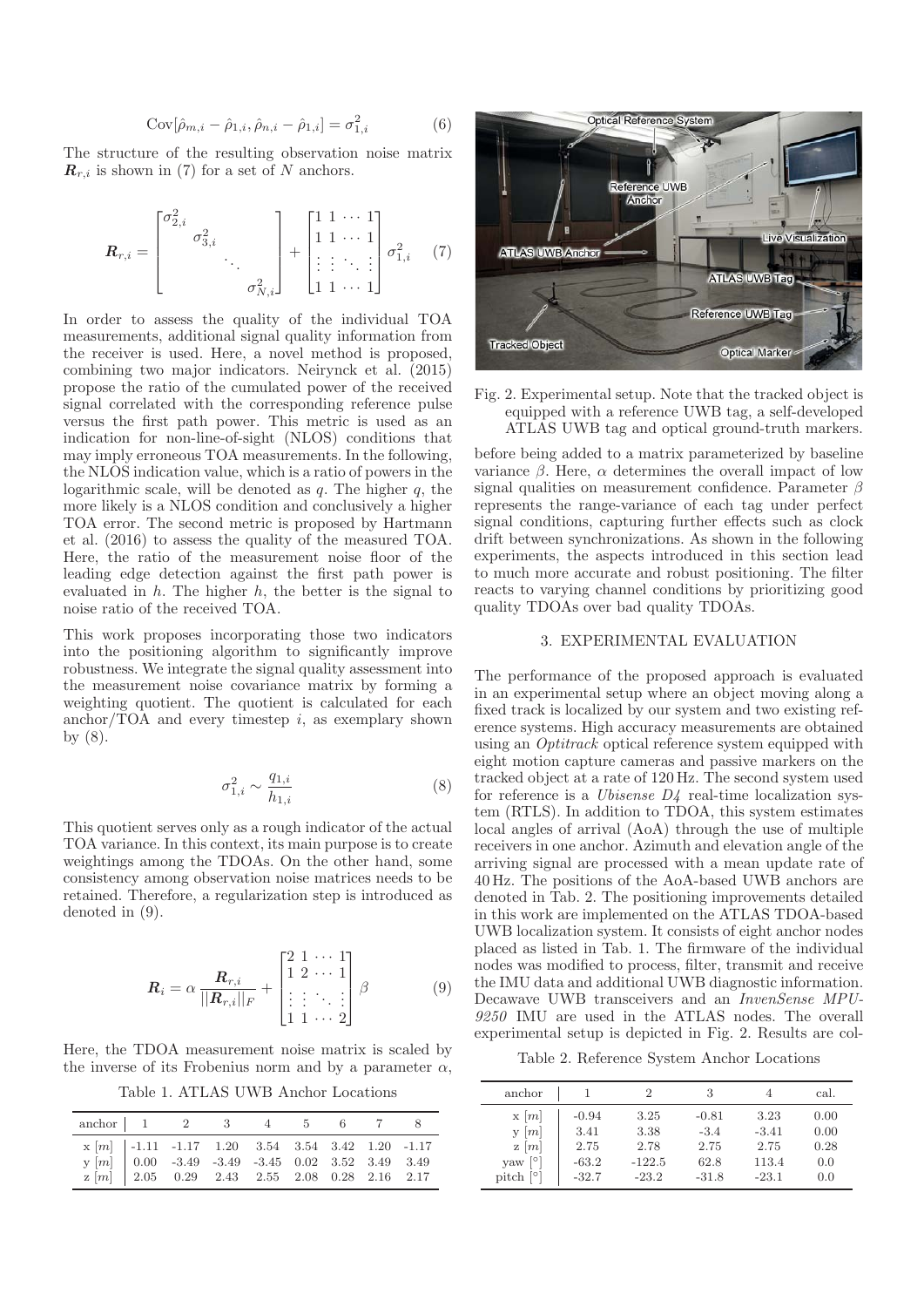

Fig. 3. Cumulative distribution function of the orientation estimation error. Correlation between IMU estimated and reference system estimated accelerations.

lected in multiple runs around the track during which all three systems are tracking the object simultaneously. The proposed positioning filter requires acceleration data with respect to the global coordinate frame. Therefore, the orientation estimation running locally on the node is evaluated first. Here, the filter is initialized during startup and uses a Madgwick parameter of 0.04. The IMU is sampled at 512 Hz, while the orientation is transmitted with an update rate of 128 Hz. To filter the acceleration, the Butterworth filter is parameterized for the given scenario using a 2nd order and a cut-off frequency of 3 Hz. As depicted in Fig. 3, the orientation filter achieves good agreement with the optical reference system.



Fig. 4. Time-series of the global frame acceleration estimation on the IMU versus the estimation of the optical reference system.

As a reference for global frame acceleration, the motion capture positions are numerically differentiated. Although only a low-cost IMU is used, the low-pass filtered acceleration, which is used for further motion estimation, matches the reference data over the test track as depicted in Fig. 4. Since the third quantile is consistently below  $6°$ , it is assumed that the orientation error's contribution to the uncertainty in the estimated global frame acceleration is small. To qualify those results, Fig. 3 shows the correlation between the estimated and the reference-based acceleration. To compare overall system performance, we perform an experiment of ten laps around the test-track. Different localization algorithms, both for the AoA-based reference system and ATLAS, are compared by feeding the collected raw data into both systems' post processing pipelines with different parametrizations.



Fig. 5. Top-down trajectory of the experimental results without strong interference. Note that all systems suffer from minor reproducible systematic errors.

#### 3.1 Best Case Evaluation without Interference

In order to evaluate the system performance of the ATLAS localization system without strong interference, an experiment in best-case conditions is performed. Each position on the full track has a line-of-sight condition to each individual anchor node. The vehicle on the test track is performing ten repetitions of the track at an average speed of  $0.5 \,\mathrm{m/s}$ .

The resulting trajectories in the horizontal plane are depicted in Fig. 5. The reference trajectory, obtained through the optical reference system is depicted next to the trajectory of the AoA-based reference system, using its best performing filter by fusing TDOA and AoA information. Next to that, the baseline ATLAS trajectory using none of the improvements proposed in this paper and using all proposed improvements is depicted. It is clearly visible that the proposed filter improves the performance of the ATLAS system significantly. The sensor fusion enables the system to compensate large outliers and stay close to the reference trajectory.

To further analyze this effect, a statistical evaluation in the form of violin plots is depicted in Fig. 6. The



Fig. 6. Accuracy analysis of the proposed stages of improvement for the ATLAS UWB system versus the AoA-based UWB system without strong interference.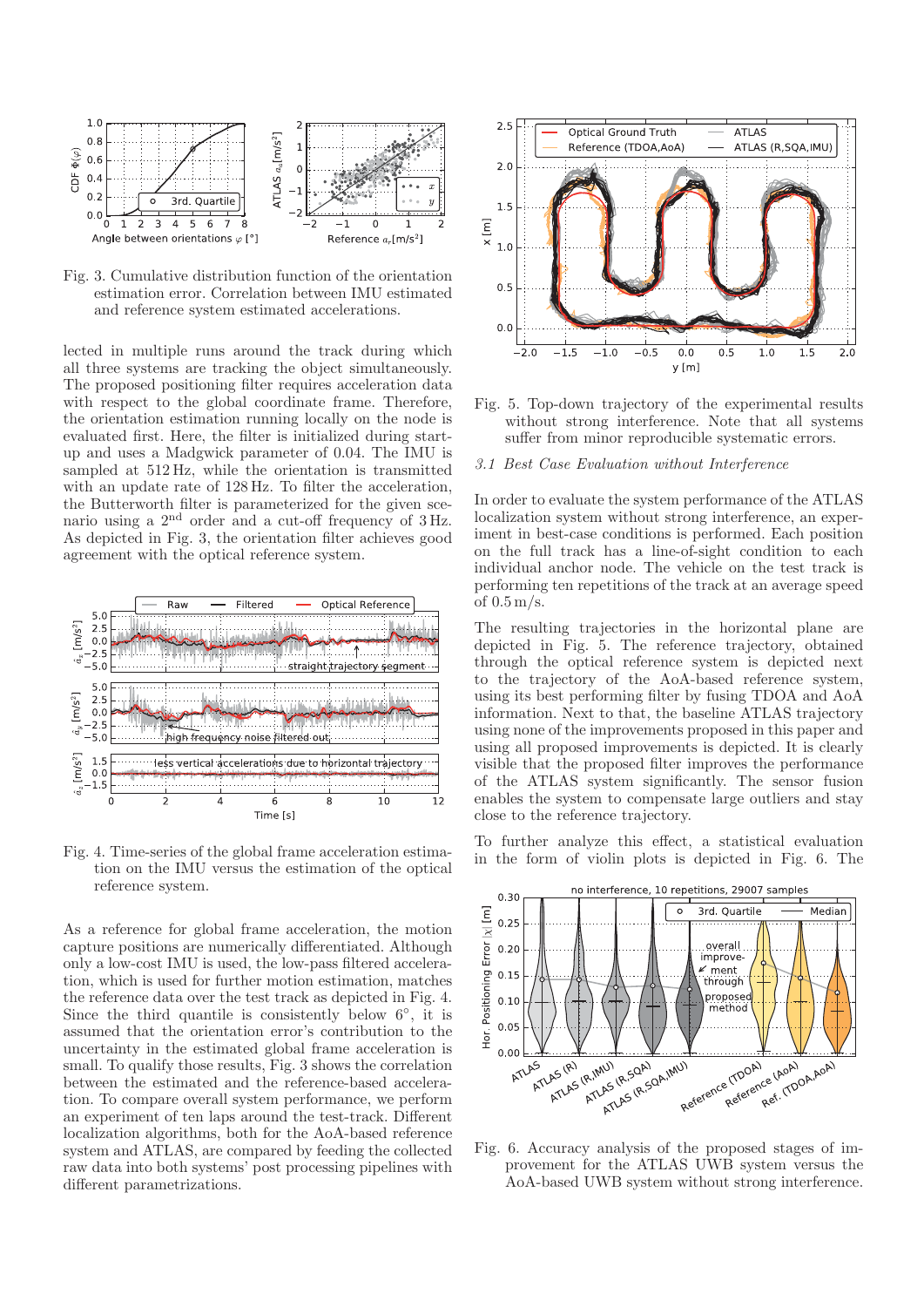

Fig. 7. Introduction of strong interference through mobile metal plates carried through the experimental setup.

different proposed improvements are depicted next to each other. The accuracy improves from the original ATLAS localization at  $14 \text{ cm}$  for the  $3^{\text{rd}}$  quartile to  $12 \text{ cm}$  when using all proposed methods. In order to create a baseline, we also evaluated the accuracy achieved with a state of the art system. Here, the basic system without the special AoA extension delivers a  $3<sup>rd</sup>$  quartile accuracy of 17 cm. When using only AoA it is almost as good as the pure ATLAS localization at 15 cm. However, when combining TDOA and AoA, the AoA-based system is slightly more accurate than the improved ATLAS system at 12 cm. This is simply due to the additional AoA information that comes at the cost of using a multitude of the receivers at each anchor and placing them at a distance that significantly increases the anchor size. Furthermore, the error for the AoA information increases with the physical distance to the anchor nodes. A relatively small experimental setup is considered in this case, the positive effect of the fusion with AoA will decrease in larger setups though.

## 3.2 Evaluation with Strong Interference

For most real-life applications, interference in form of non-line-of-sight or strong reflection is a practical issue. The concept proposed in this work aims to improve the localization performance in such scenarios. Therefore, the experiment described in section 3.1 is repeated including strong interference. Two persons are carrying steel plates through the experimental setup covering individual anchor nodes or the mobile node from multiple sides. This procedure aims to mimic real-life usage of the system in industrial environments where workers are carrying equipment

Table 3. Horiz. Positioning Error Quantiles

|                       | $Q(50\%)$<br> m | m     | m     | $Q(75\%) Q(90\%) Q(95\%)$<br>m | $Q(99\%)$<br> m |
|-----------------------|-----------------|-------|-------|--------------------------------|-----------------|
| <b>ATLAS</b>          | 0.142           | 0.233 | 0.423 | 0.602                          | 1.021           |
| ATLAS(R)              | 0.145           | 0.214 | 0.329 | 0.411                          | 0.569           |
| ATLAS (R, IMU)        | 0.128           | 0.201 | 0.329 | 0.402                          | 0.566           |
| ATLAS (R,SQA)         | 0.105           | 0.154 | 0.226 | 0.274                          | 0.439           |
| ATLAS $(R, SQA, IMU)$ | 0.103           | 0.144 | 0.205 | 0.252                          | 0.418           |
| Ref. (TDOA)           | 0.168           | 0.236 | 0.358 | 0.463                          | 0.709           |
| Ref. (AoA)            | 0.145           | 0.212 | 0.307 | 0.371                          | 0.563           |
| Ref. (TDOA, AoA)      | 0.110           | 0.153 | 0.198 | 0.242                          | 0.466           |



Fig. 8. Time-series of the horizontal positioning error to illustrate the effects of the proposed improvements.

or moving vehicles such as forklifts that are interfering strongly with in-place localization systems.

To illustrate the effect of strong interference, a time-series with horizontal positioning errors for each improvement step is depicted in Fig. 8. The ATLAS localization without interference mitigation suffers from the largest horizontal positioning error. The new noise covariance matrix is eliminating these largest errors by removing the dependency on a single reference anchor and distributing it upon all anchors. The IMU-based information is improving the results slightly by integrating the knowledge about acceleration in curved movements. The signal quality assessment is capable of eliminating most of the erroneous TDOA readings and therefore improves the results significantly.

In order to quantify the effects of the individual improvement steps, Fig. 9 depicts the distribution of horizontal positioning error. It is clearly visible that the proposed improvement steps have a significant effect on the localization accuracy. As expected, the new noise covariance matrix and the signal quality assessment have the largest effect. The original localization has a 3rd quartile accuracy of 23 cm. When using all improvement steps, the accuracy can be improved to 14 cm, which is an improvement of more than 60 %. Although the AoA-based reference system is using a wired clock synchronization in comparison to the wireless synchronization used by the ATLAS system, its performance in TDOA-only mode is effected significantly under strong interference, with a 3rd quartile error at



Fig. 9. Accuracy analysis of the proposed stages of improvement for the ATLAS UWB system versus the AoA-based reference system with strong interference.